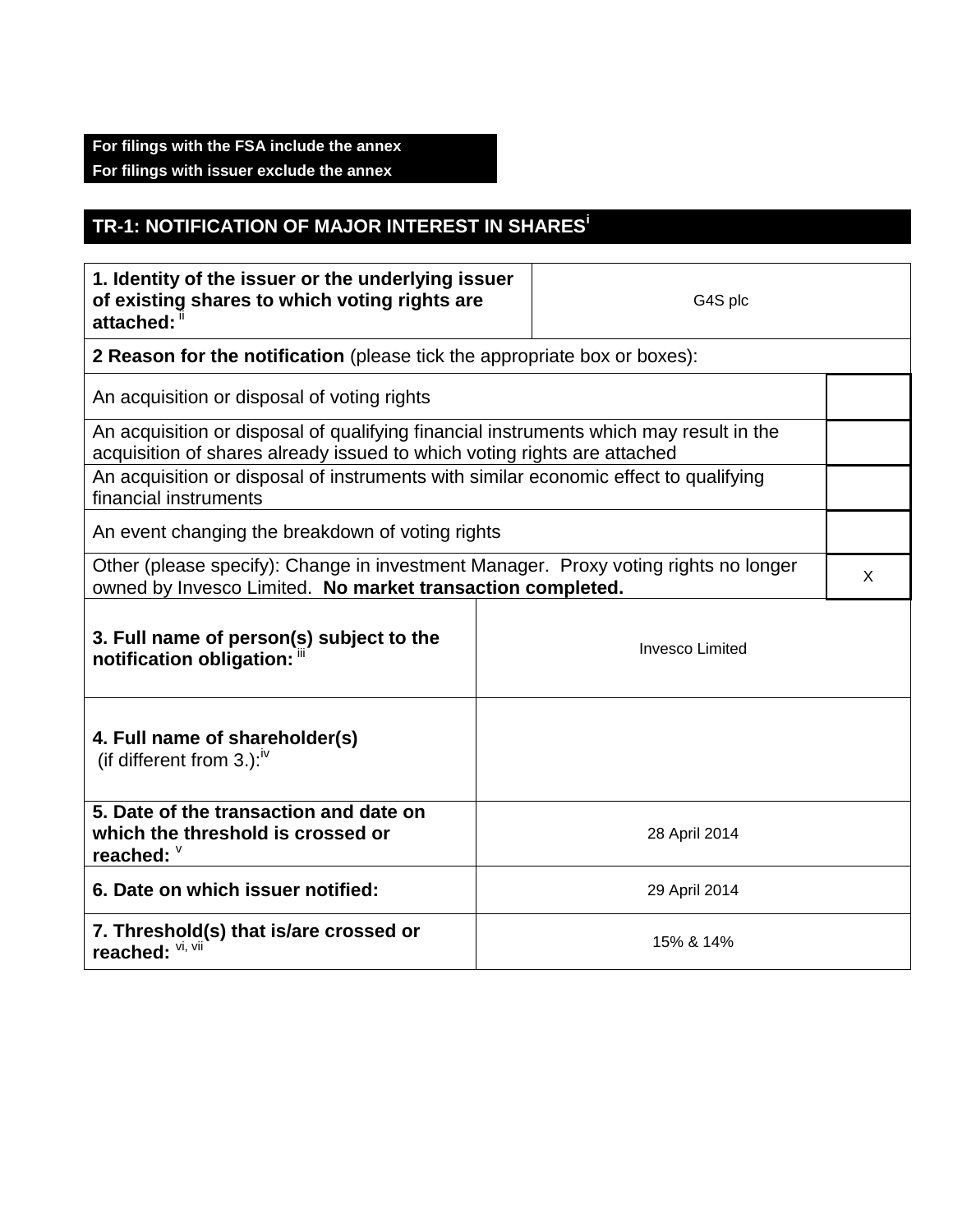| 8. Notified details:                          |                                                                                        |                            |                                                      |                         |                                 |                 |        |
|-----------------------------------------------|----------------------------------------------------------------------------------------|----------------------------|------------------------------------------------------|-------------------------|---------------------------------|-----------------|--------|
| A: Voting rights attached to shares Vili, ix  |                                                                                        |                            |                                                      |                         |                                 |                 |        |
| Class/type of<br>shares                       | <b>Situation previous</b><br>to the triggering<br>transaction                          |                            | Resulting situation after the triggering transaction |                         |                                 |                 |        |
| if possible using<br>the ISIN CODE            | <b>Number</b><br><b>Number</b><br>οf<br>οf<br><b>Shares</b><br>Voting<br><b>Rights</b> | <b>Number</b><br>of shares | <b>Number of voting</b><br>rights                    |                         | % of voting rights <sup>x</sup> |                 |        |
|                                               |                                                                                        | <b>Direct</b>              | Direct <sup>xi</sup>                                 | Indirect <sup>xii</sup> | <b>Direct</b>                   | <b>Indirect</b> |        |
| Ordinary 25p<br><b>Shares</b><br>GB00B01FLG62 | 250,071,735                                                                            | 250.071.735                |                                                      |                         | 218,522,876                     |                 | 14.08% |

| <b>B: Qualifying Financial Instruments</b>           |                                               |                                           |                                                                                                           |                       |
|------------------------------------------------------|-----------------------------------------------|-------------------------------------------|-----------------------------------------------------------------------------------------------------------|-----------------------|
| Resulting situation after the triggering transaction |                                               |                                           |                                                                                                           |                       |
| <b>Type of financial</b><br>instrument               | <b>Expiration</b><br>$date^{\overline{x}iii}$ | Exercise/<br><b>Conversion Period XIV</b> | <b>Number of voting</b><br>rights that may be<br>acquired if the<br>instrument is<br>exercised/converted. | % of voting<br>rights |
|                                                      |                                               |                                           |                                                                                                           |                       |

**C: Financial Instruments with similar economic effect to Qualifying Financial Instruments** xv, xvi

**Resulting situation after the triggering transaction**

| <b>Type of financial</b><br>instrument | <b>Exercise</b><br>price | <b>Expiration</b><br>$date^x$ | Exercise/<br><b>Conversion</b><br>period <sup>xviii</sup> | <b>Number of voting rights</b><br>instrument refers to | % of voting rights $\overline{x}$ xix,<br>XX |              |
|----------------------------------------|--------------------------|-------------------------------|-----------------------------------------------------------|--------------------------------------------------------|----------------------------------------------|--------------|
|                                        |                          |                               |                                                           |                                                        | <b>Nominal</b>                               | <b>Delta</b> |
|                                        |                          |                               |                                                           |                                                        |                                              |              |

| Total (A+B+C)           |                             |
|-------------------------|-----------------------------|
| Number of voting rights | Percentage of voting rights |
| 218,522,876             | 14.08%                      |